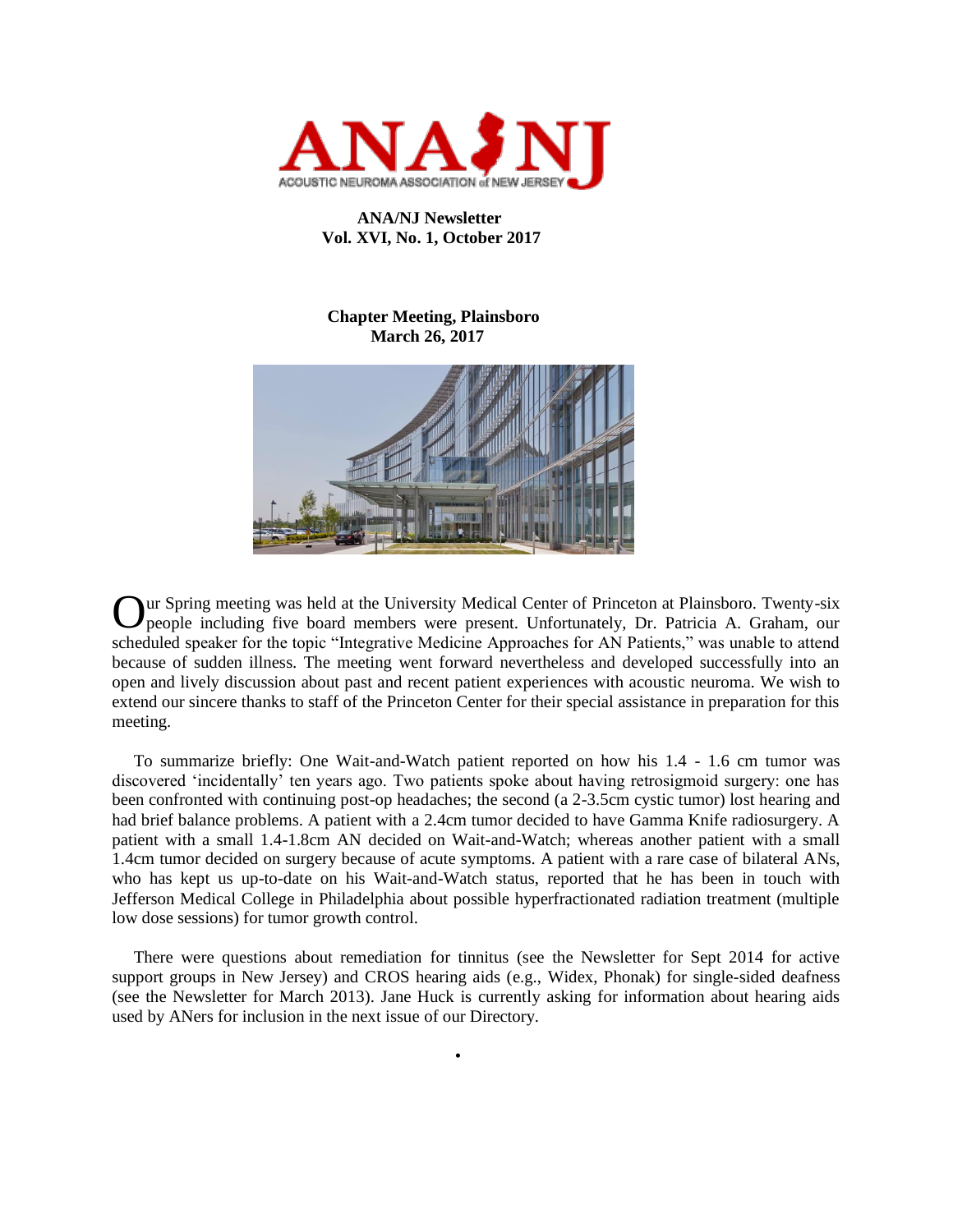### **Schwann Cells**

*During the half-century that has elapsed since the enunciation of the cell-theory by Schleiden and Schwann, in 1838-39, it has become ever more clearly apparent that the key to all ultimate biological problems must, in the last analysis, be sought in the cell. . . .*

> Edmund B.Wilson *The Cell in Development and Inheritance* (1896)

 $\Omega$  chwann cells were first identified in 1838-39 by the German physiologist Theodore Schwann (1810-S chwann cells were first identified in 1838-39 by the German physiologist Theodore Schwann (1810-82) who, as noted in the above quotation, was also the co-founder with the botanist Matthias



l

Schleiden of the critically important cell theory that all living things are composed of cells. His early classification of different cells in the human body marked the beginning of modern histology, the microscopic study of cells and tissues.

 Most acoustic neuroma patients hear about Schwann cells for the first time when their tumor is diagnosed. They learn that their tumor originates (tumorigenesis) when Schwann cells misbehave. Normally, Schwann cells function beneficially to form an insulating myelin sheath on the vestibulocochlear (8<sup>th</sup> cranial) nerve to protect and speed along balance and sound information from the inner ear to the brain. At times, however, things go awry. A by chance ("out of the blue") mutation in the NF2 gene on

chromosome 22 results in losses in the cell protein named *merlin,* and Schwann cells multiply uncontrolled to form a schwannoma. Serious efforts are currently underway to gain insights into the biological functioning of the tumor suppressor protein *merlin*. 1

### **A Case of Bilateral ANs**

 For the great majority (ca. 95%) of acoustic neuroma patients, when Schwann cells misbehave, the consequence is a unilateral AN affecting the vestibulocochlear nerve in one ear. The AN is called "sporadic," meaning it's the result of a chance mutation. The tumor is benign and not hereditary. It can become 'troublesome', but most times it's readily treated successfully by modern medical techniques. And even if hearing should be lost in the affected ear, you still have a spare.

 But suppose you find that you have an AN in each ear? Bilateral ANs! This is a much more worrisome condition. Bilateralism is considered to be the hallmark and main diagnostic criterion for neurofibromatosis type 2 (NF2), a genetic disorder that is heritable, progressive, very difficult to manage, and has a 1 in 2 chance of being passed on to each offspring.



(MRI of Bilateral ANs)

<sup>&</sup>lt;sup>1</sup> See, for example, "Merlin: Not Your Average Wizard. How NF2 Research is Helping Discover Drug Therapies for Acoustic Neuroma," by Dr. Kristina Fernandez-Valle (Univ of Central Florida), ANA Support Group Meeting Video Library, November 12, 2016, at [www.ANAUSA.org.](http://www.anausa.org/)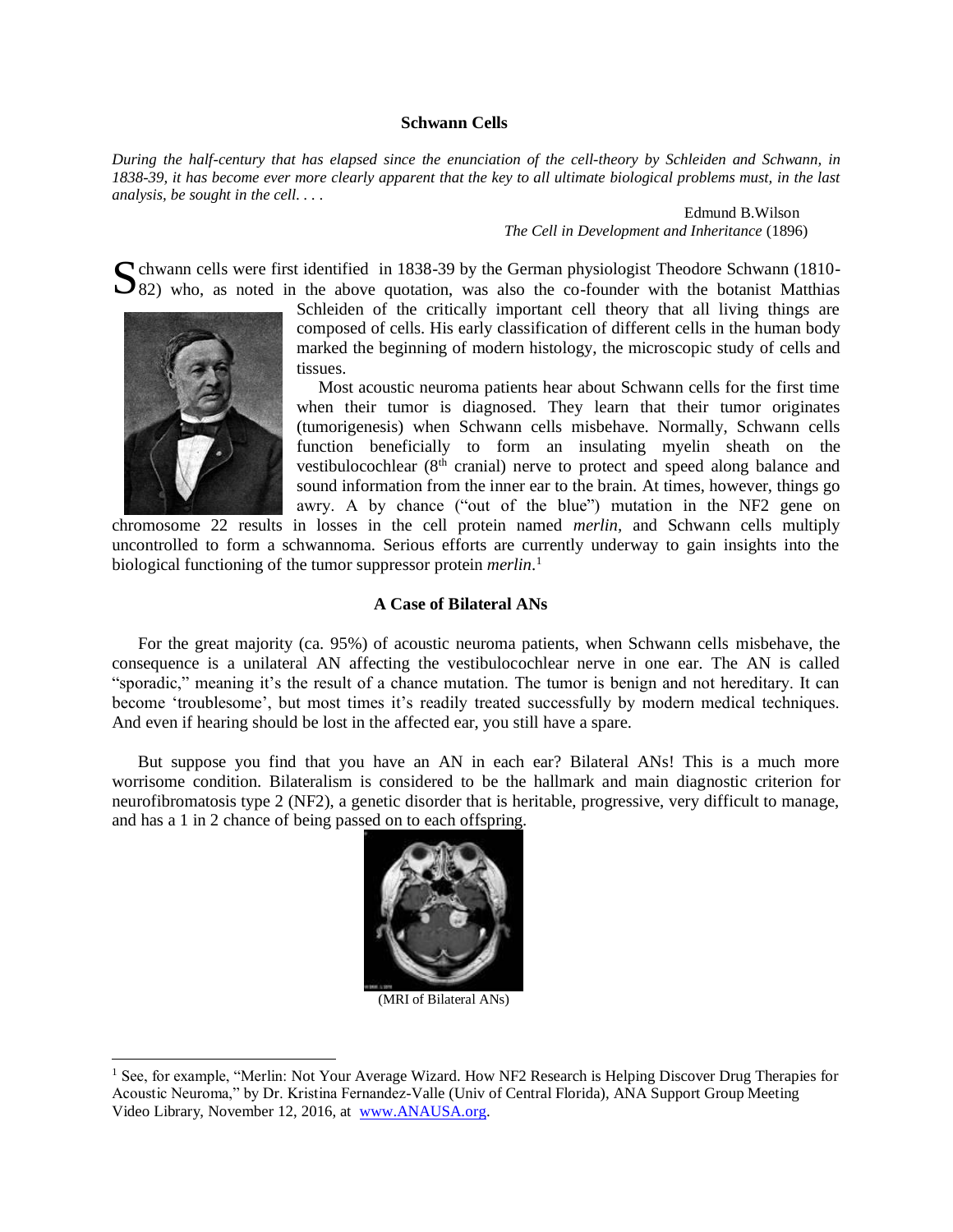This is the condition that Jeff Miller spoke about at our March 26 meeting in Plainsboro. Jeff is Waitand-Watch for bilateral ANs: 1.7cm on the left and 0.4cm on the right when reported for our July 2016 Directory. His condition is currently being monitored by Dr. Thomas Willcox (ENT-otolaryngologist) at the Thomas Jefferson University Hospital in Philadelphia. He has had genetic testing for NF2 at the University of Pennsylvania Hospital. Of course, Jeff has probed the Internet for information about his condition.

 Jeff's case is unusual because NF2 has yet to be determined definitely. He has bilateral ANs, but no evidence of the additional brain or spinal cord tumors that are common to NF2 patients. His genetic testing proved to be negative for NF2. He has no family history of NF2. Also, persons with NF2 usually develop ANs on the vestibulocochlear nerve in their teens or early adulthood, whereas Jeff is 53 years old. He has learned that researchers at the University of Manchester, UK, recently used a database of 1,200 NF2 patients to discover evidence that about 25% of the bilateral ANs in individuals over 50 years of age were not NF2 related at all, but simply by chance "sporadic" ANs.<sup>2</sup> This was an encouraging finding. Having two "sporadic" ANs to deal with would still be problematic, but at least there would be no risk of transmitting NF2 to offspring.

 It's quite possible, however, that Jeff has a condition called "mosaic NF2," a sometimes milder form of NF2 experienced by individuals who are first in their family to be affected. Only about 50% of people with NF2 inherit the disease; the other 50% of cases result from a new by chance genetic mutation. Some of these new mutations are known to result in milder symptoms and progression. Dr. Katherine Nathanson at the University of Pennsylvania called this condition to Jeff's attention as a likely reason for his negative test results.<sup>3</sup>

 Jeff recommends that one of the most readable descriptions of "mosaic NF2" to be found on the Internet is the 6-page fact sheet prepared by staff and medical advisors of The Neuro Foundation, a charity organization for neurofibromatosis patients with offices in SW London, UK.<sup>4</sup> The following quotes in italics are key statements excerpted from this fact sheet:

 *When a new diagnosis of NF2 is made, where that person is the first in the family to be affected, and where they have tumors on both hearing nerves, then about 30% of this group of people will have mosaic NF2.*

 [*Mosaic NF2*] *is a term used to describe a situation where the genetic misprint that causes NF2 is present in some rather than all of the body's cells. . .* 

 *In most people, the genes in every cell will contain the same information, whether they are blood cells, skin cells or cells in other tissues. . . However, some people will have a mixture of cells in their body. Some cells will contain the correct genetic information. Other cells will have a change in that genetic information. Someone with mosaic NF2 will have a mixture of cells. [Only some cells] will have the gene change that causes NF2. . .* 

l

<sup>2</sup> D.G.Evans et al, "Bilateral Vestibular Schwannomas in Older Patients: NF2 or Chance?" *Journal of Medical Genetics*, 52, Issue 6 (2015).

<sup>&</sup>lt;sup>3</sup> See also, for example, "Diagnosing Neurofibromatosis Type 2, Genetic Testing," NYU Langone Medical Center, [www.nyulangone.org.](http://www.nyulangone.org/)

<sup>&</sup>lt;sup>4</sup> "Information About Mosaic Neurofibromatosis Type 2," by Rosemary Ashton & others, The Neuro Foundation (January 2012), online at [www.nfauk.org.](http://www.nfauk.org/) (Note: "The Neuro Foundation cannot accept liability for any errors or omissions or for information becoming out of date.")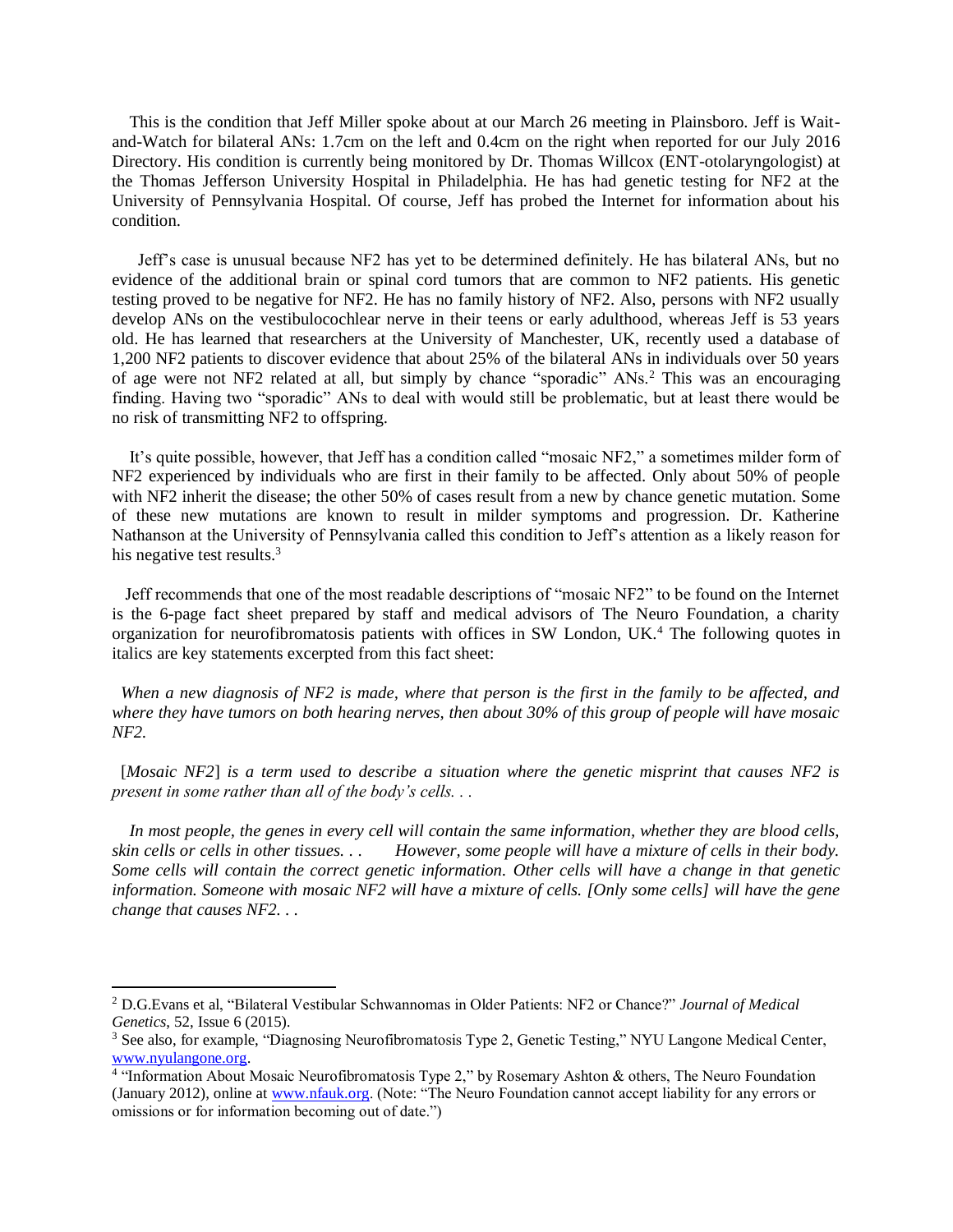*In someone with mosaic NF2, the result of a blood test will usually be "normal" because the blood cells do not have sufficient quantity of the NF2 gene change to detect it. . . The final stage of the diagnosis is to look for the gene change in the actual NF2 tumor itself. If a tumor is removed during surgery. . .the cells that form the tumor will definitely have the gene change.*

*In people with no family history of NF2, where NF2 has occurred by chance, about 30% of people will not have the NF2 misprint in all the cells of their body. A person who has a diagnosis of mosaic NF2 therefore tends to have a milder form of NF2.*

 It will be asked: Can mosaic NF2 be passed on (inherited)? For patients like Jeff who have some signs of NF2, but insufficient to confirm a diagnosis, the question is important. The fact sheet states:

 *If a parent has mosaic NF2, the chance of passing on NF2 to a child is less [than if a parent has NF2 in all their cells]. Nevertheless, if a child inherits NF2 from a parent who has a mosaic form of the condition, they will inevitably have the NF2 misprint in all their cells and therefore will have more NF2 problems compared to their parents.*

 Jeff has had periodic MRI scans to check for any growth in the size of his ANs. The tumor on the right side has remained steady at about 0.4 cm. The tumor on the left side, however, has shown slow growth since the first scan in 2015. The scan record for this tumor is as follows:

|          | Left Side MRI Scans                     |
|----------|-----------------------------------------|
|          | Jan 2015 $1.5 \times 1.7 \times 2.4$ cm |
| Oct 2016 | $1.8 \times 1.9 \times 2.5$ cm          |
|          | Apr 2017 2.1 x 2.2 x 2.7 cm             |

l

 The record shows slow growth, although much of this can be attributed to a cystic component of the tumor, and there has been no indication of any change in hearing. Following the April 2017 scan, therefore, Dr.Willcox decided to continue Wait-and-Watch management of the bilateral ANs for an additional six months.

 Jeff has met with Dr. Christopher Farrell at Jefferson University Hospital to discuss possible treatments for his ANs, if or when needed, and he thinks that he may opt for having fractionated stereotactic radiotherapy (FSRT) rather than surgery. For many years under Dr. David W. Andrews' guidance, the Jefferson University Hospital has pioneered FSRT for achieving a greater rate of hearing preservation for acoustic neuroma.<sup>5</sup> But thoughts about treatment are pretty much "on hold" for Jeff as of this writing. This is because he has also been undergoing repeated surgeries for an intransigent chondrosarcoma pelvic tumor at the base of the spine. Early on he tried a round of high dose radiation. Then came the surgeries. But the tumor has not responded to any treatment, and the bad news in January 2017 was that the tumor had once again recurred. Jeff is now busy looking into the route of genetic testing and clinical trials for a drug that might give some relief.

<sup>5</sup>For example: David W. Andrews, Thomas O. Willcox, et al, "Toward Dose Optimization for Fractionated Stereotactic Radiotherapy for Acoustic Neuromas: Comparison of Two Dose Cohorts," in *Internat Jour Radiation Oncology Biol Phys*, 74, No.2 (2009). Patients in this study were treated with a dedicated stereotactic linear accelerator (LINAC), the Varian 600SR Clinac 6-MV. The fractions were 1.8 Gy, delivered daily 5d/wk for 4-6 weeks for a cumulative dose of either 50.4 Gy or 46.8 Gy.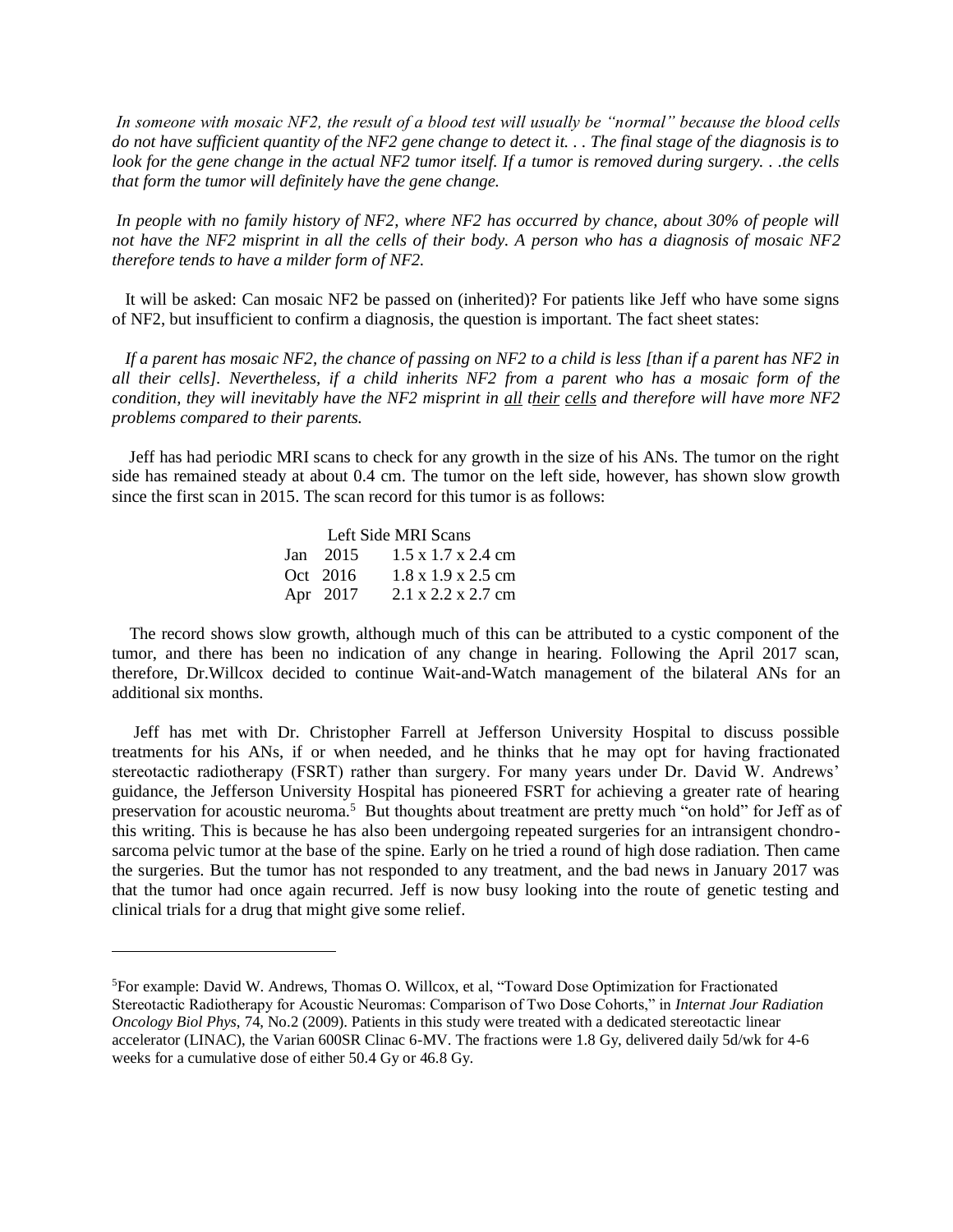### **"Synodos for NF2"**

 Members of the ANA support group in Sarasota, FL, were fortunate to have professor Kristina Fernandez-Valle, PhD, as their speaker to describe how neurofibromatosis type 2 (NF2) research is helping discover new drug therapies for acoustic neuroma (see above footnote for "Merlin: Not Your Average Wizard"). She is a dedicated researcher at the Burnett School of Biomedical Sciences, University of Central Florida, and a member of 'Synodos,' a unique consortium of key scientists organized in 2014 by the Children's Tumor Foundation in New York City with the ambitious goal of solving the problem of NF2.<sup>6</sup>

 The name Synodos comes from the Greek terms meaning "to work together on the same path." This is the uniqueness of the consortium, that it "brings together a multidisciplinary team of scientists from twelve world-class labs at academic and medical centers of excellence, who have pledged to work closely together – sharing information, datasets, results and more – at every step in research development, with the goal of speeding up the drug discovery process." Collaboration and cooperation among researchers is emphasized, rather than competition and data hoarding.

 In addition to the University of Central Florida, the labs working together are from Ohio State, Johns Hopkins, Massachusetts General (6 labs), Indiana, North Carolina and the Fritz Lipmann Institute (Jena, Germany).

 "Key to this partnership is 'Sage Bio-networks,' a research institute that will 1) ensure data and knowledge are quickly disseminated throughout the consortia membership as it is produced, and 2) create an online, publicly-accessible record of the research performed by the consortia, allowing others to freely use the generated data for new purposes."

### **Who Invented MRI?**

*It is in the nature of the Nobel Prize that there will always be a number of candidates who obviously deserve to be rewarded but never get the accolade.*

> Ulf Lagerkvist (1926-2010) Swedish Academy of Sciences



Paul Lauterbur Raymond Damadian Peter Mansfield

 Ulf Lagerkvist's observation regarding the Nobel Prize pretty much sums up what happened in 2003 when the awards in Physiology and Medicine were decided. The two awardees, honored "for their discoveries in magnetic resonance imaging," were the American chemist Paul C. Lauterbur (1929-2007) and the recently deceased British physicist Sir Peter Mansfield  $(1933-2017)$ .<sup>7</sup> A third very deserving candidate, Raymond V. Damadian (b.1936), the American physician-scientist-entrepreneur who in 1977

l

<sup>6</sup> For 'What is Synodos?' see Children's Tumor Foundation, [www.ctf.org,](http://www.ctf.org/) and "CTF Announces Historic New Initiative in Neurofibromatosis Research" (March 10, 2014), [www.globenewswire.com.](http://www.globenewswire.com/)

<sup>7</sup> Matt Schudel, "Peter Mansfield, 83, Helped Develop MRI," *The Star Ledger* (February 13, 2017).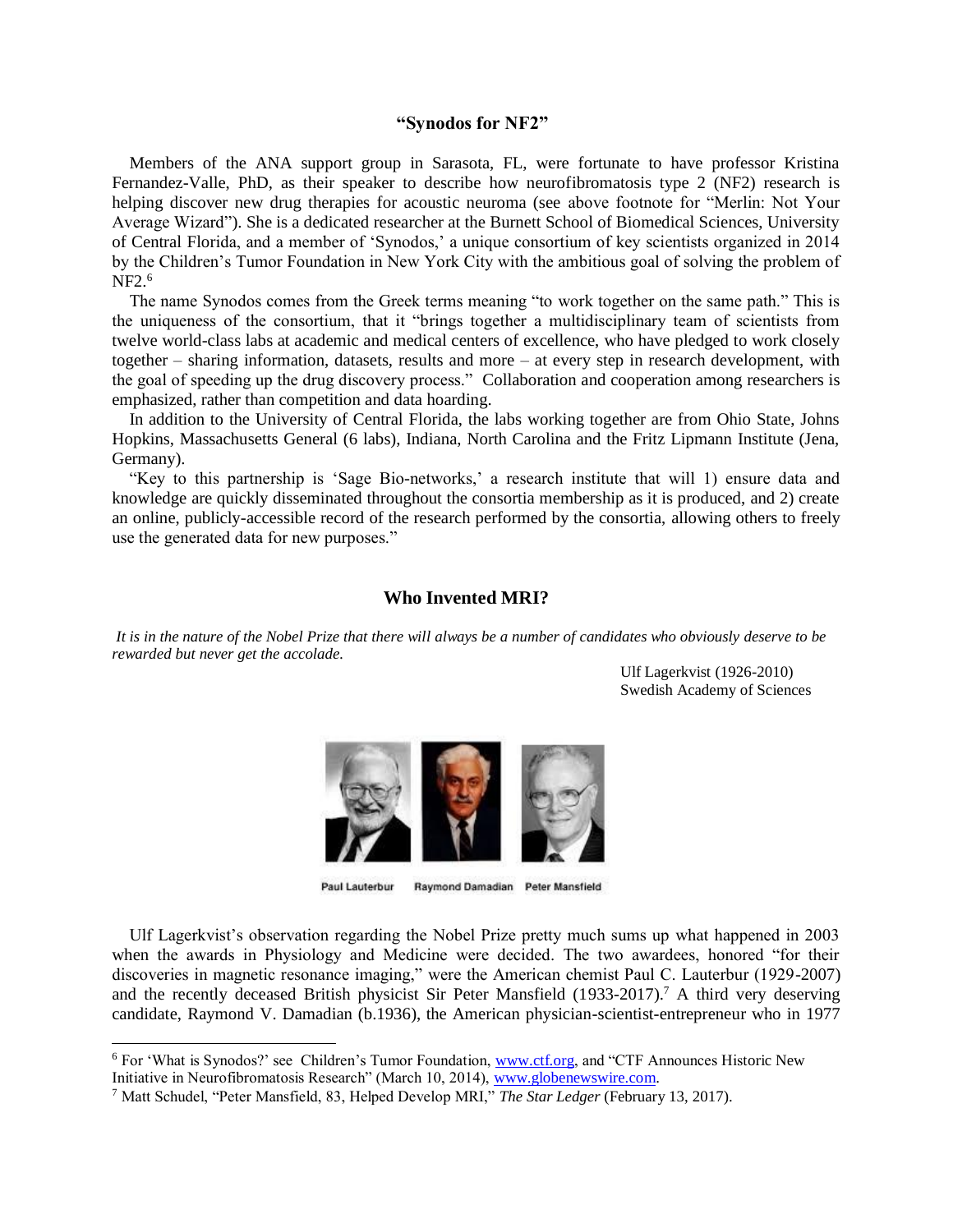built the first crude MRI scanner (now in the Smithsonian Institution), was denied any share in the Prize, even though three individuals could have been be named. Damadian protested vigorously that he was the true inventor of MRI; that his scientific discoveries were seminal for the idea of applying magnetic resonance to medical imaging. Two key documents supported his candidacy: (1) his March 19, 1971 article in the journal *Science* (vol.171), "Tumor Detection by Nuclear Magnetic Resonance," to show that he was the first to propose using magnetic resonance technology to scan the human body for early signs of malignancy; and (2) his 1974 patent papers for "Apparatus and Method for Detecting Cancer in Tissue," the first patent in the field of MRI scanners.<sup>8</sup> As Damadian said in 2004 in reference to these documents: "I made the original contribution and made the first patent. If people want to reconsider history apart from the facts, there's not much that I can do about that."<sup>9</sup>

 Damadian complained that Lauterbur and Mansfield had contributed to MRI mainly by their refinements improving the quality of the machine's imaging. But for the awards in 2003, showing high scientific achievement in this area was deemed most important by the 50 members of the Nobel committee. In his awards presentation speech at the Karolinska Institute on December 10, 2003, Professor Hans Ringetz emphasized Lauterbur's discovery that variations in the magnetic field "made it possible to create two-dimensional images of structures" in the human body; and Mansfield was lauded for showing "how extremely rapid imaging could be achieved by very fast gradient variations (so-called echo-planar scanning). $"10"$ 

 Missing out on the Nobel in 2003 was a big disappointment for Damadian, but he had already garnered accolades by establishing the Fonar Corporation in Melville, New York, for the manufacture of MRI scanners. In 1982, Fonar patented technology which is the basis for all 'Open' MRIs. The company's unique 'Stand-Up' MRI was introduced in 1996. In 1988, President Ronald Reagan awarded Damadian the National Medal of Technology (jointly with Lauterbur); and in that same year he was inducted into the National Inventors Hall of Fame of the U.S. Patent Office.

### **Notices**

• The joint NJ-NY mini-conference for acoustic neuroma has been scheduled for April 22, 2018, at the JKF Medical Center in Edison, NJ. Details to follow.

• The CaptionCall brochure announces: "Ask your hearing-care or healthcare provider to help you order a complimentary CaptionCall phone today!" The brochure explains that the Americans with Disabilities Act has established a fund to give eligible individuals with hearing loss access to captioned telephone



l

service at no cost. The phone lets you read as well as hear your phone conversations. Installation and in-home training are free. An internet connection is needed. For further information, visit [www.captioncall.com](http://www.captioncall.com/) or phone 1-877-557-2227.

● A valuable public website for neurofibromatosis patients is *The Neurofibromatosis Network* [\(www.nfnetwork.org\)](http://www.nfnetwork.org/). The website provides "The

<sup>8</sup> See George Kauffman (Dept of Chemistry, California State University, Fresno), "Nobel Prize for MRI Imaging Denied to Raymond V. Damadian a Decade Ago," *The Chemical Educator*, 19 (2014); James Mattson & Merrill Simon, *The Pioneers of NMR and Magnetic Resonance in Medicine: The Story of MRI* (1996); "The Inventor of MR Scanning," at [www.fonar.com/history.](http://www.fonar.com/history)

<sup>9</sup> Quoted in *The New York Times* (March 23, 2004).

 $10$  See the official web site, [www.nobelprize.org.](http://www.nobelprize.org/)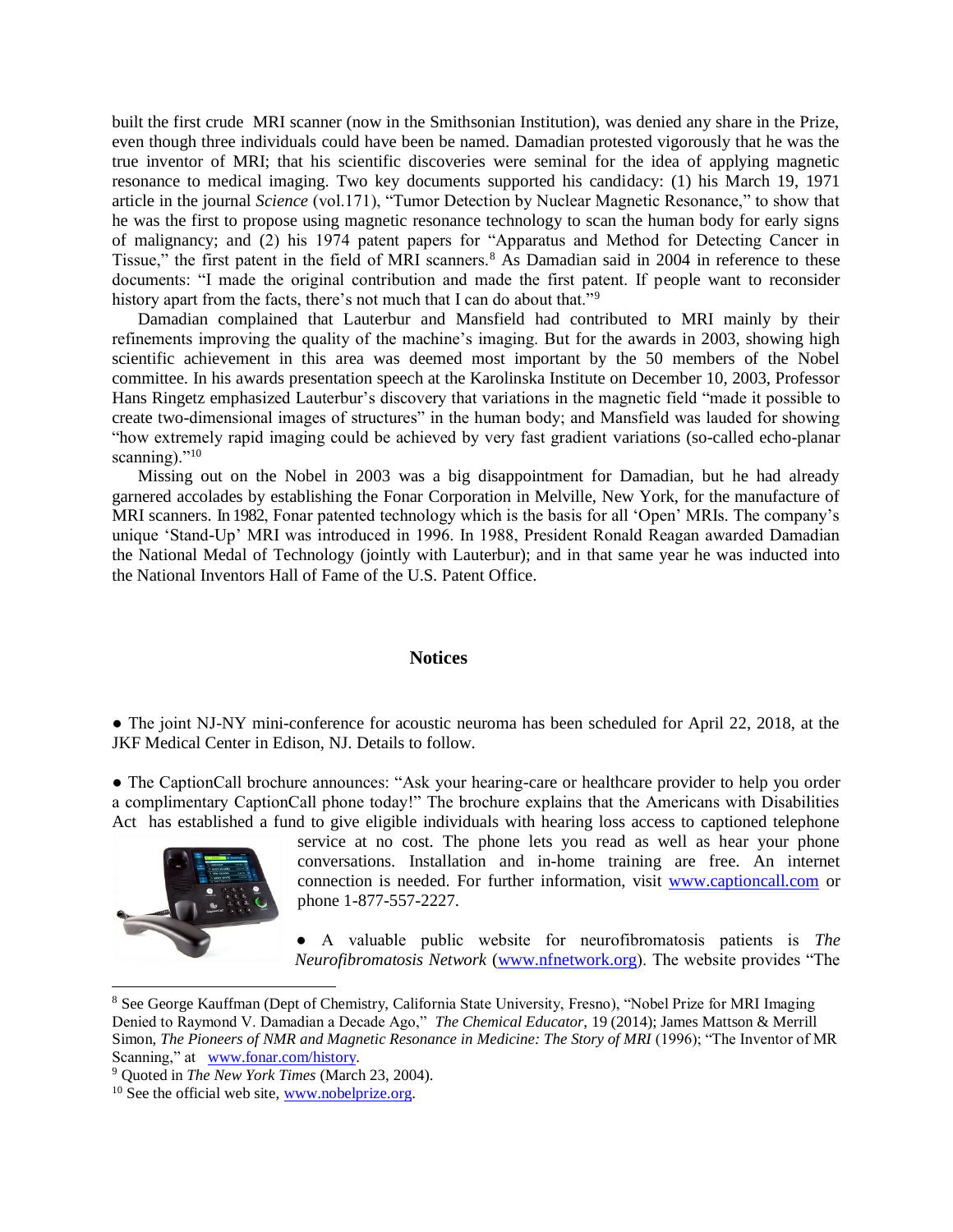Network Edge," a trimonthly column by science writer Vanessa Merker reviewing research and clinical trials; a listing of important medical journal articles; notices of educational materials; links to NF chat groups; reports on cochlear implants; and audio-visual webinars, including "Hearing Preservation and NF2" by Dr. Derald Brackmann (House Clinic).

● Researchers Matthias A. Karajannis (NYU Langone) and R. Ferner (King's College London) have published "Neurofibromatosis-related Tumors: Emerging Biology and Therapies," *Current Opin Pediatrics*, 27 (Feb 2015). Dr. Karajannis spoke at our October 2014 Mini-Conference in Berkeley Heights.

● The Yale University Acoustic Neuroma Study investigating genetic risk factors for AN continues to collect questionnaires and patient DNA samples (Phase 1). But testing the DNA samples (Phase 2) is currently on hold due to insufficient funding. Go to "Research" at [www.anausa.org](http://www.anausa.org/) for more information.

● Surgeons and engineers at Bern University Hospital in Switzerland have developed a "high-precision surgical robot for cochlear implantation." See [www.meddeviceonline.com](http://www.meddeviceonline.com/) for "Instrument Flight to the Inner Ear" (March 17, 2017).



# **Chapter Meeting Fall 2017**

# *"Acoustic Neuroma and Balance Issues"*

*Presented by*

## *Dina Leyden, PT, Summit Medical Group*